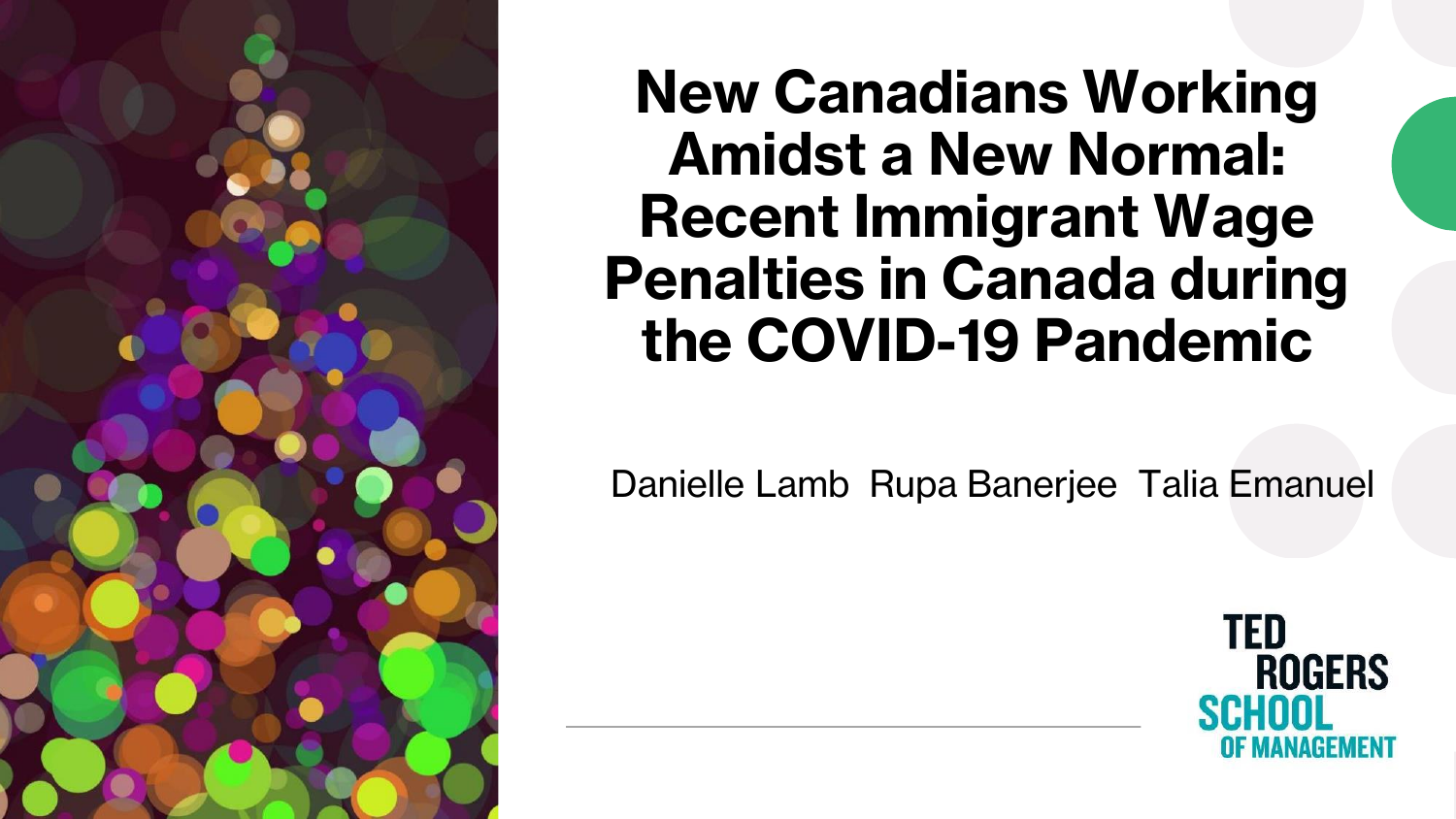#### **Immigrant Disadvantage Before the Pandemic**

Immigrants' earnings shortfall has gotten worse over time<br>Median earnings gap (as a percentage of Canadian-born earnings)



Source: RBC Economics 2019 (https://thoughtleadership.rbc.com/untapped-potential-canada-needs-to-close-its-immigrant-wage-gap/)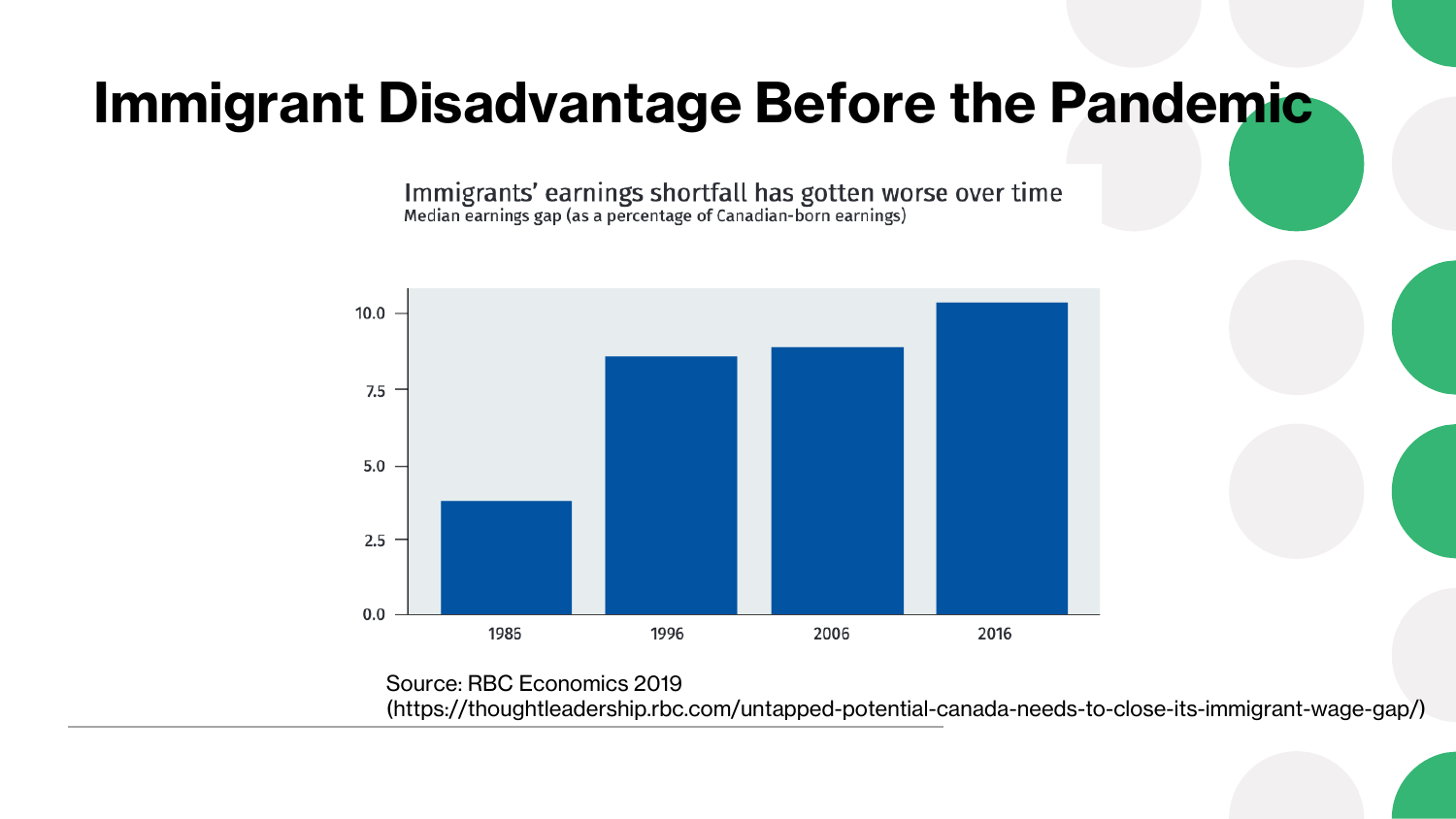

Illustration by Ainsley Ashby-Snyder for CanadianImmigrant.ca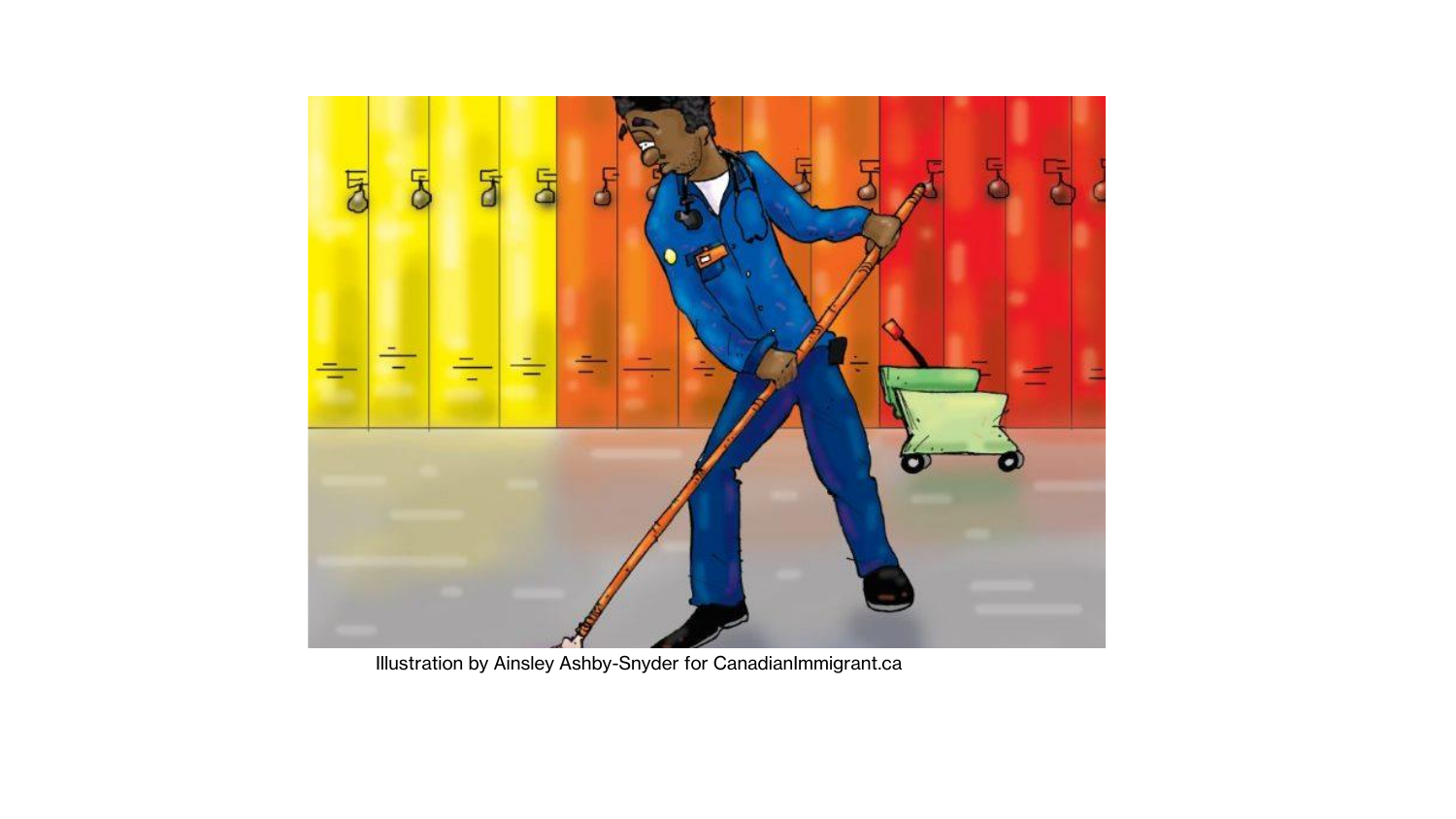### **Immigrant Disadvantage Before the Pandemic**



Unemployment Rate of Immigrants Relative to Canadian-born, 2006-2019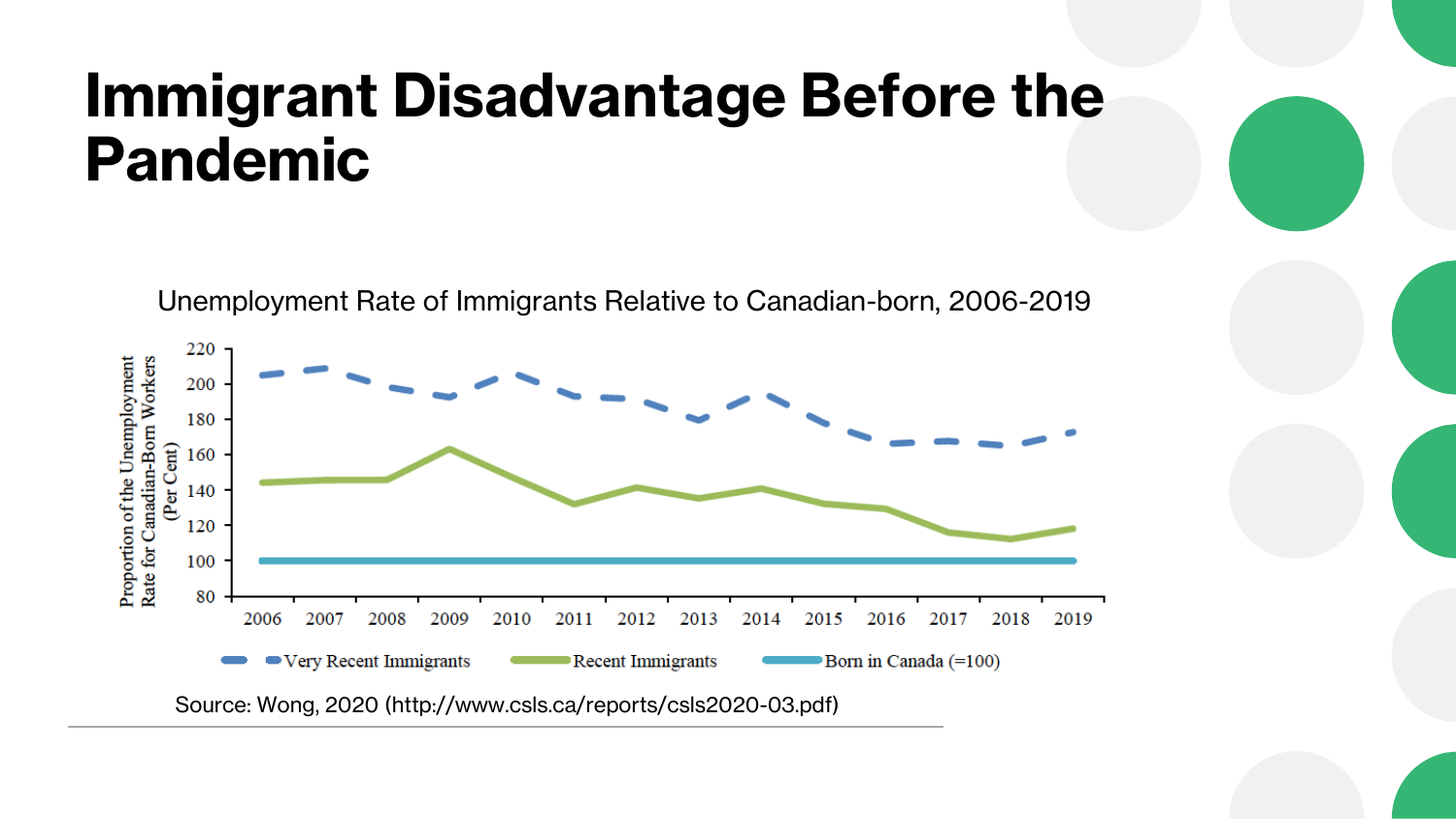### **Immigrant Disadvantage Before the Pandemic**



Source: Wong, 2020 (http://www.csls.ca/reports/csls2020-03.pdf)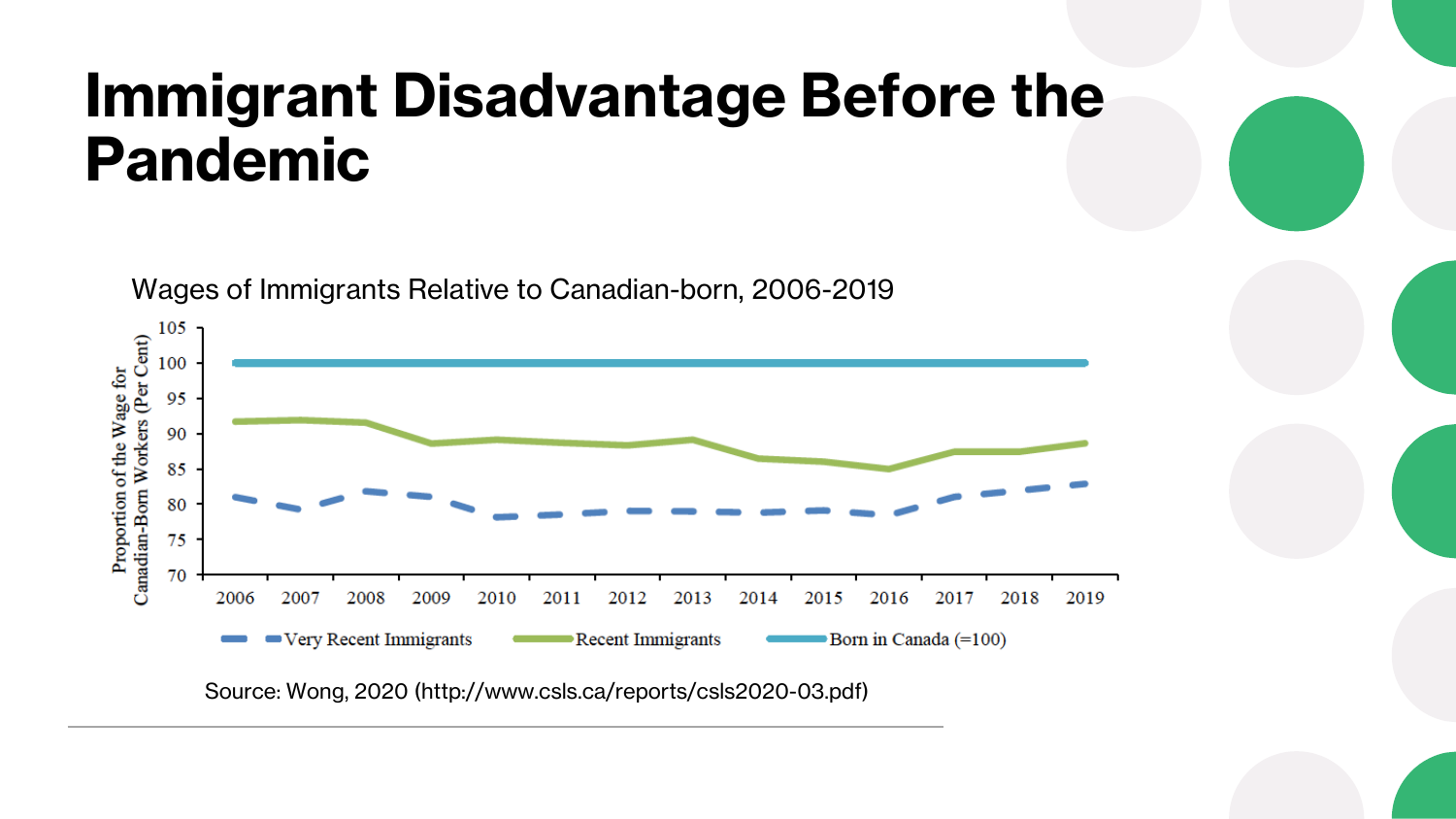### **Immigrants and Risks of Covid**

• Immigrants are disproportionately represented in sectors with greater exposure to COVID-19



Source: Statistics Canada, Census of Population, 1996, 2006 and 2016.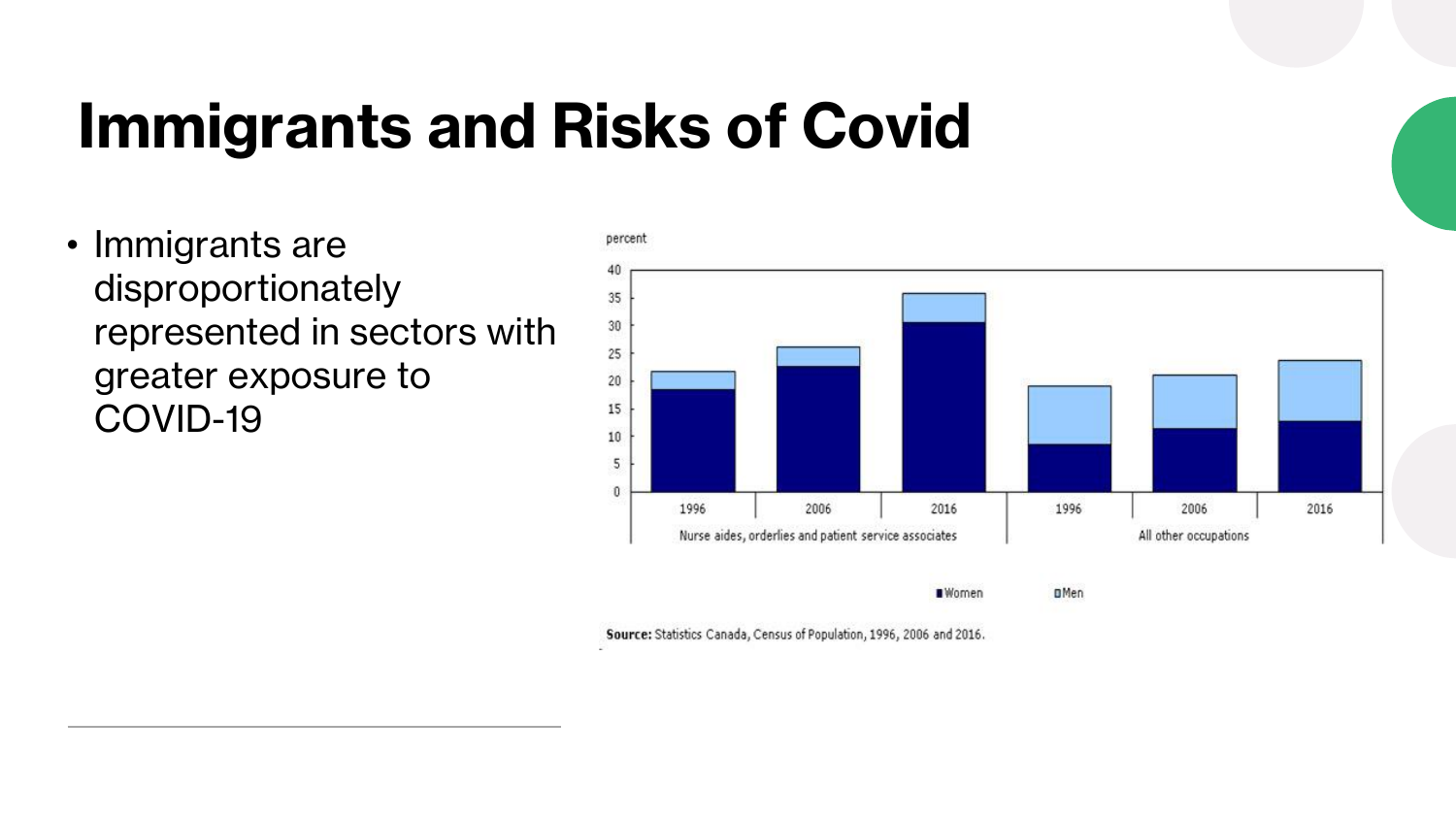# **Impact of Covid on Immigrant Inequality**

- Uneven impacts: 'winners' and 'losers'
	- In health, social and economic terms
- Who is rewarded, economically?
	- Those who have good jobs and can work at home
	- Those who own homes
- Who is penalized?
	- Members of groups who are already marginalized
- To some degree these patterns are being mitigated by targeted spending…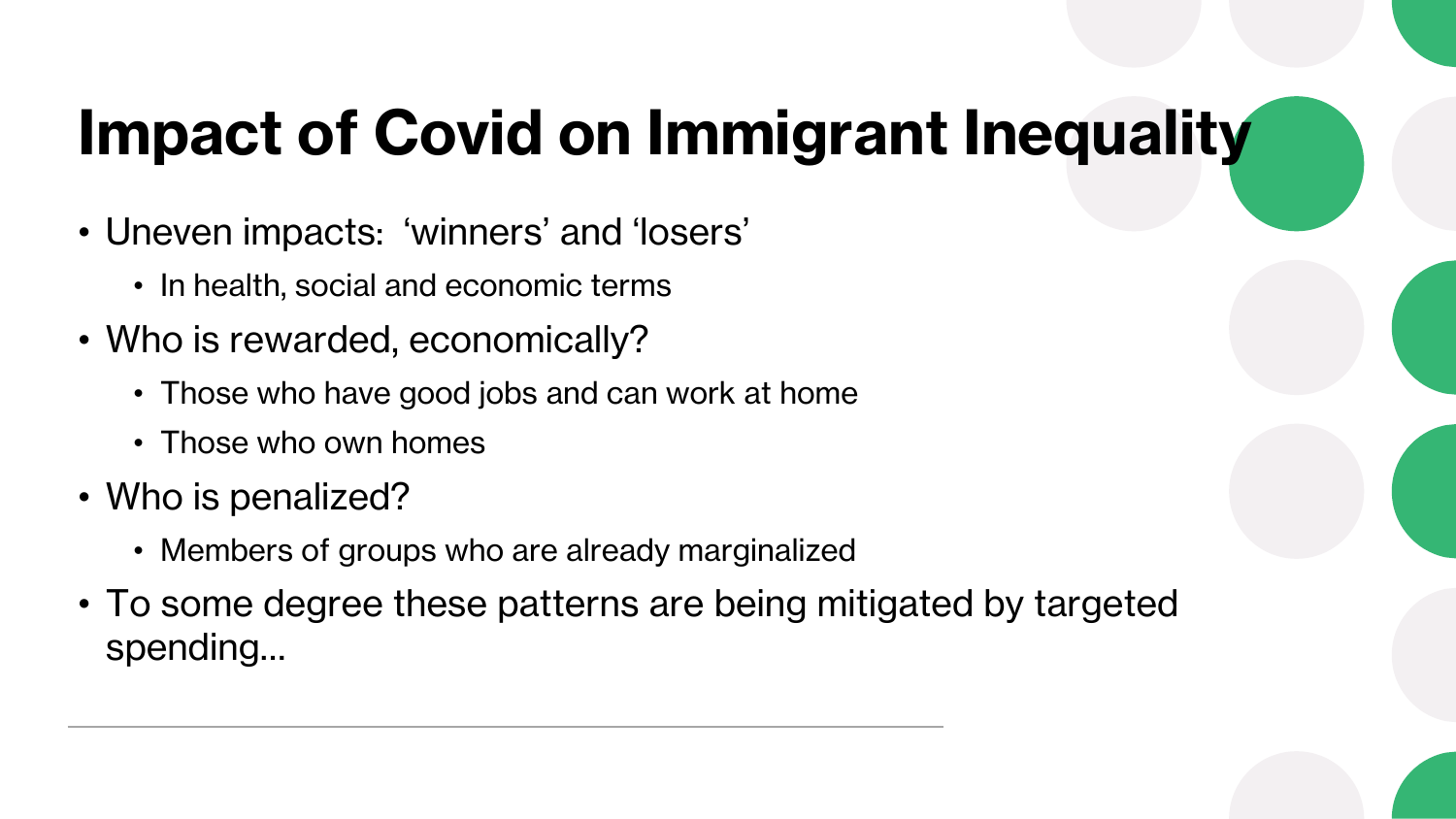# **Our Research Question**

- Immigrant workers seen as key to Canada's post-Covid economic recovery BUT…
	- How has the COVID-19 pandemic impacted the labour force status and earnings of recent immigrants?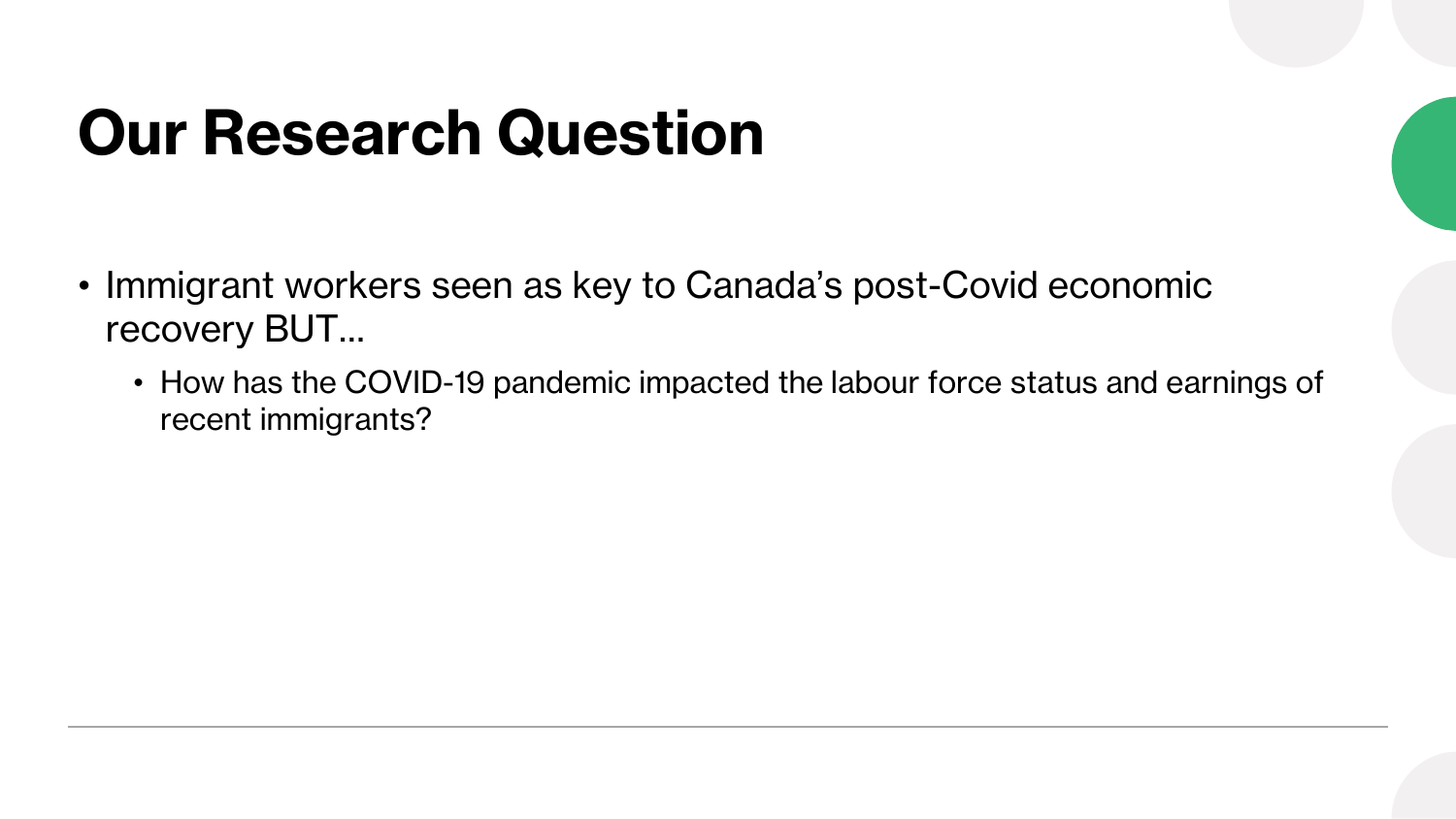# **Data**

- Public Use Microdata Files (PUMFs) of the Canadian Labour Force Survey (LFS) for the years 2018-2021 inclusive
- Data is from April and October, months that are six months apart
- April and October of 2018-2019 is pre-COVID period
- April of 2020-2021 and October of 2020 represent the COVID period
- Sample: respondents aged 20 to 64 years who are not currently attending school with non-missing data on key variables
- In the portion of the analysis focused on earnings, sample includes only respondents who are employed with positive, non-missing hourly earnings in the reference week.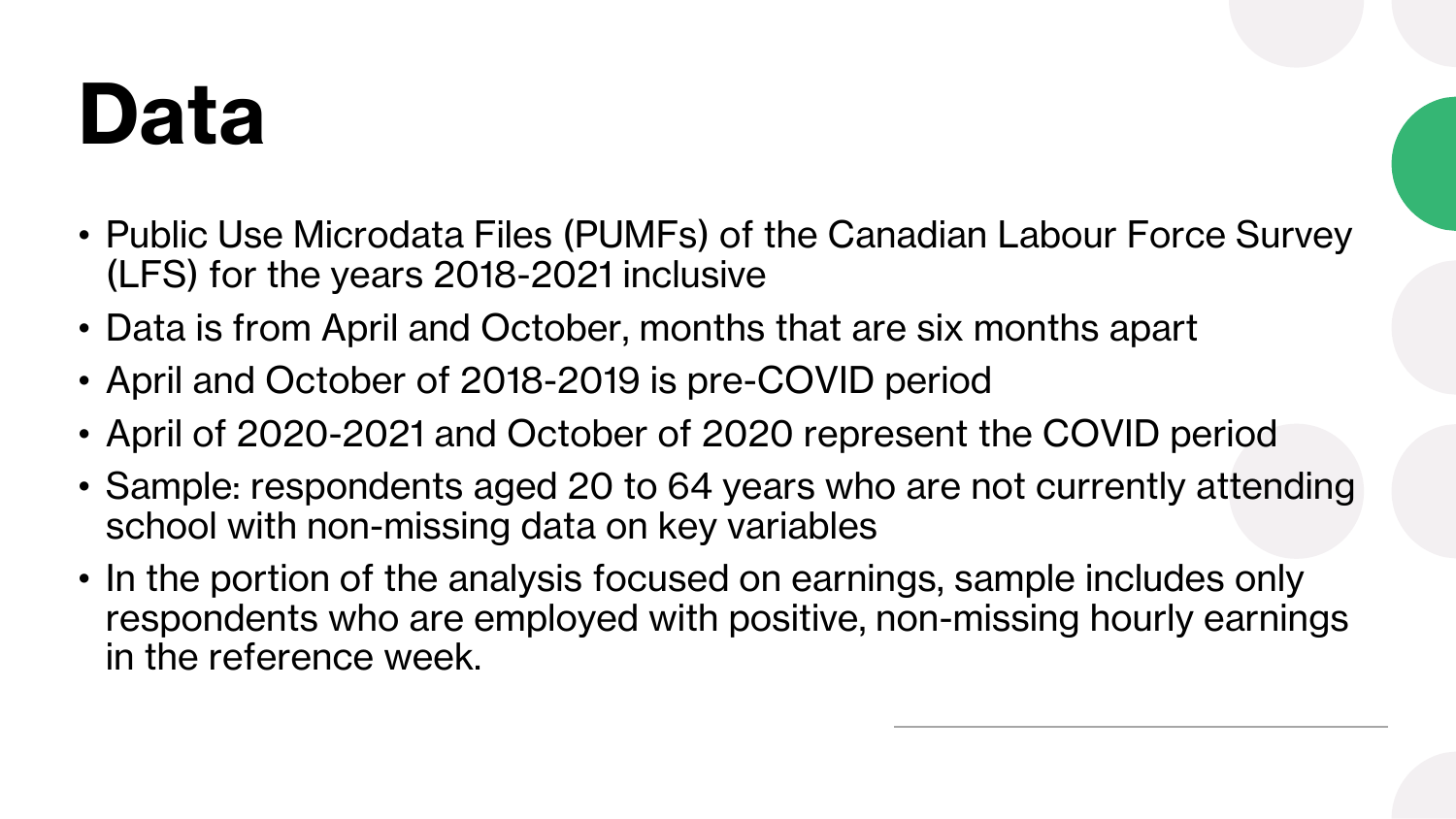### **Methods**

- To examine labour force status: multinomial logistic regression with categorical variable capturing three labour force states:
	- employed (base category)
	- unemployed
	- not in the labour force
- To examine earnings: OLS regression on the natural logarithm of hourly earnings adjusted for inflation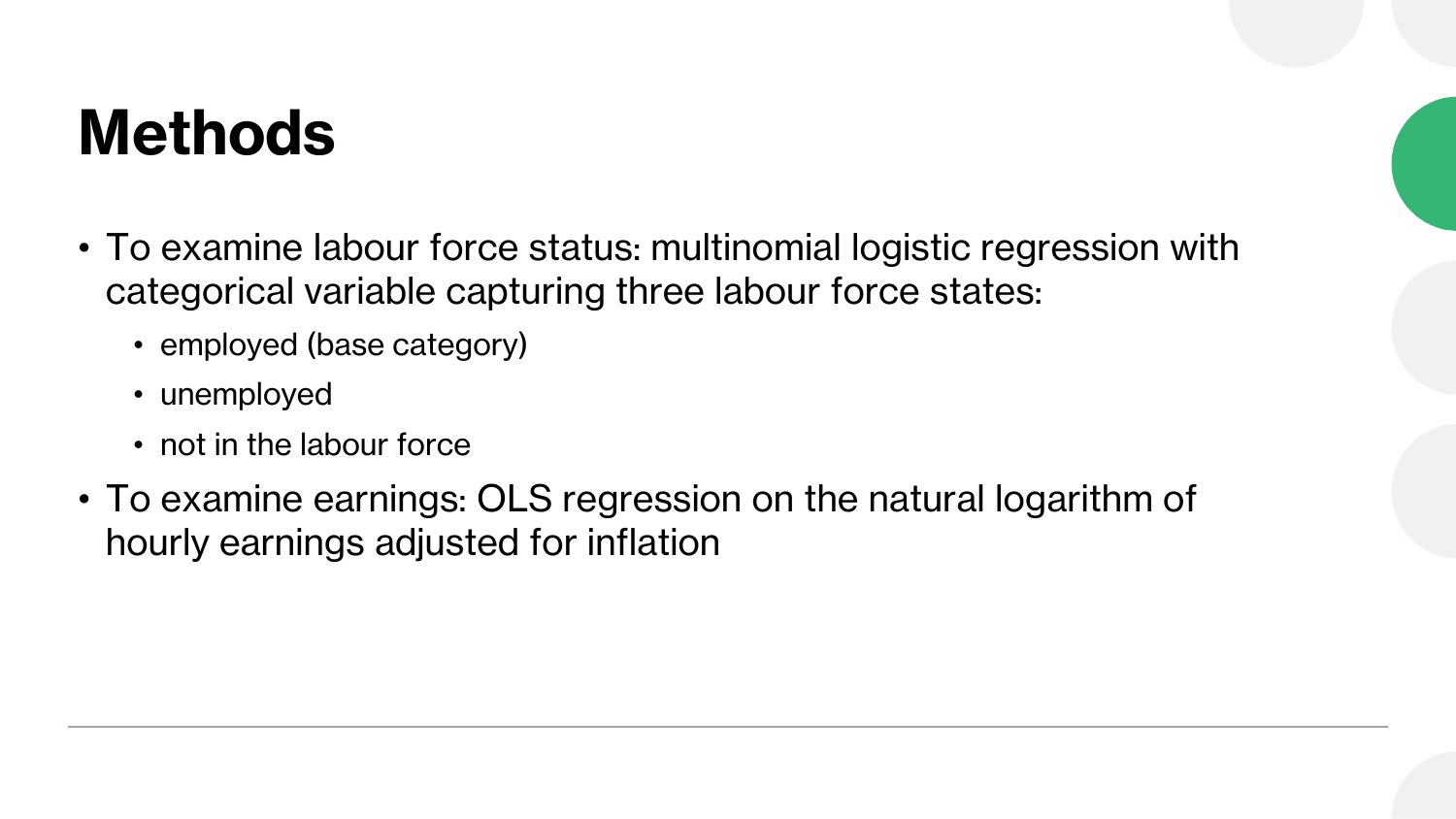#### Findings: Logistic Regression Predicting the Relative Probability of Labour Force Status

|                              | <b>Pooled</b> |                     |                | <b>Males Only</b> | <b>Females Only</b> |                     |
|------------------------------|---------------|---------------------|----------------|-------------------|---------------------|---------------------|
|                              | Unemployed    | Not in the          | Unemployed     | Not in the        | Unemployed          | Not in the          |
|                              |               | <b>Labour Force</b> |                | Labour Force      |                     | <b>Labour Force</b> |
|                              | $[1]$         | [2]                 | $[3]$          | [4]               | [5]                 | [6]                 |
| [Base outcome: Employed]     |               |                     |                |                   |                     |                     |
| [Male]                       |               |                     |                |                   |                     |                     |
| <b>Female</b>                | $-0.06**$     | $0.712**$           |                |                   |                     |                     |
|                              | (3.02)        | (59.66)             |                |                   |                     |                     |
| [Pre-COVID Period]           |               |                     |                |                   |                     |                     |
| <b>Covid Period</b>          | $0.599**$     | $0.195**$           | $0.565**$      | $0.191**$         | $0.65**$            | $0.202**$           |
|                              | (27.68)       | (14.80)             | (20.08)        | (9.38)            | (19.13)             | (11.66)             |
| [Born in Canada]             |               |                     |                |                   |                     |                     |
| <b>Recent Immigrant (RI)</b> | $0.604***$    | $0.5***$            | $0.338**$      | 0.016             | $0.878***$          | $0.739**$           |
|                              | (12.23)       | (15.84)             | (4.65)         | (0.25)            | (12.96)             | (19.18)             |
| Long-term Immigrant (LTI)    | $0.207**$     | $-0.017$            | $0.164**$      | $-0.166**$        | $0.26**$            | $0.082**$           |
|                              | (5.03)        | (0.76)              | (2.92)         | (4.36)            | (4.29)              | (2.82)              |
| <b>RI * COVID Period</b>     | $-0.052$      | 0.07                | $-0.006$       | $0.244*$          | $-0.089$            | 0.019               |
|                              | (0.73)        | (1.42)              | (0.05)         | (2.57)            | (0.91)              | (0.3)               |
| <b>LTI * COVID Period</b>    | 0.045         | 0.052               | $\overline{O}$ | 0.106             | 0.085               | 0.036               |
|                              | (0.81)        | (1.51)              | O              | (1.87)            | (1.05)              | (0.81)              |
| <b>Full Controls</b>         | <b>YES</b>    | <b>YES</b>          | <b>YES</b>     | <b>YES</b>        | <b>YES</b>          | <b>YES</b>          |
| Constant                     | $-1.806**$    | $-1.023**$          | $-1.793**$     | -0.91**           | $-1.901***$         | $-0.53***$          |
|                              | (45.51)       | (38.90)             | (35.78)        | (24.00)           | (29.03)             | (14.56)             |
| <b>Number of Respondents</b> | 435,725       |                     | 215,825        |                   | 219,900             |                     |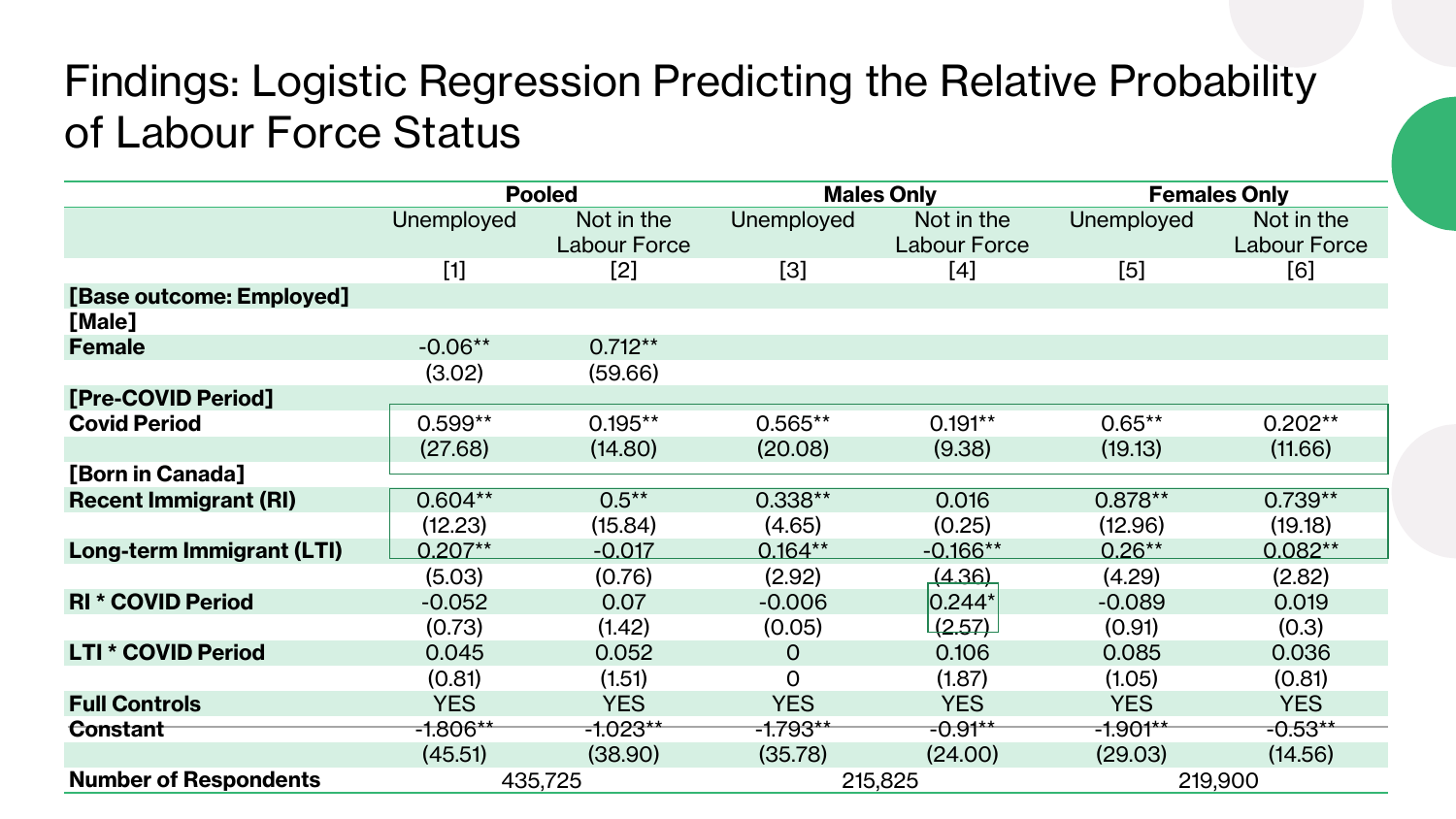#### Findings: OLS Earnings Regressions, Natural Logarithm of Hourly **Earnings**

|                               | <b>All Respondents</b> |            | <b>Males Only</b> |            | <b>Females Only</b> |            |
|-------------------------------|------------------------|------------|-------------------|------------|---------------------|------------|
|                               | $[1]$                  | $[2]$      | [3]               | [4]        | [5]                 | [6]        |
| [Male]                        |                        |            |                   |            |                     |            |
| <b>Female</b>                 | $-0.143**$             | $-0.143**$ |                   |            |                     |            |
|                               | (66.53)                | (66.51)    |                   |            |                     |            |
| [Pre COVID-19 Period]         |                        |            |                   |            |                     |            |
| <b>COVID-19 Period</b>        | $0.087**$              | $0.084**$  | $0.086**$         | $0.08**$   | $0.09**$            | 0.088**    |
|                               | (43.68)                | (39.25)    | (29.28)           | (25.75)    | (33.54)             | (30.82)    |
| [Canadian Born]               |                        |            |                   |            |                     |            |
| <b>Recent Immigrant (RI)</b>  | $-0.21**$              | $-0.22**$  | $-0.206**$        | $-0.224**$ | $-0.208**$          | $-0.21**$  |
|                               | (49.75)                | (42.58)    | (33.32)           | (29.18)    | (36.77)             | (30.85)    |
| Long-term Immigrant (LTI)     | $-0.109**$             | $-0.113**$ | $-0.105**$        | $-0.11***$ | $-0.107**$          | $-0.109**$ |
|                               | (34.70)                | (29.35)    | (22.24)           | (19.49)    | (25.76)             | (20.99)    |
| <b>RI * COVID-19 Period</b>   |                        | $0.025**$  |                   | $0.042**$  |                     | 0.006      |
|                               |                        | (2.94)     |                   | (3.46)     |                     | (0.51)     |
| LTI * COVID-19 Period         | $\qquad \qquad -$      | 0.009      | $- -$             | 0.014      | $\qquad \qquad -$   | 0.004      |
|                               |                        | (1.48)     |                   | (1.5)      |                     | (0.48)     |
| <b>Full Controls</b>          | <b>YES</b>             | <b>YES</b> | <b>YES</b>        | <b>YES</b> | <b>YES</b>          | <b>YES</b> |
| <b>Constant</b>               | $2.605**$              | $2.607**$  | $2.609**$         | $2.611**$  | $2.46**$            | $2.461**$  |
|                               | (478.14)               | (477.51)   | (345.01)          | (344.52)   | (320.61)            | (320.49)   |
| R <sub>2</sub>                | 0.39                   | 0.39       | 0.354             | 0.35       | 0.43                | 0.43       |
| <b>Number of Observations</b> | 280,941                | 280,941    | 141,109           | 141,109    | 139,832             | 139,832    |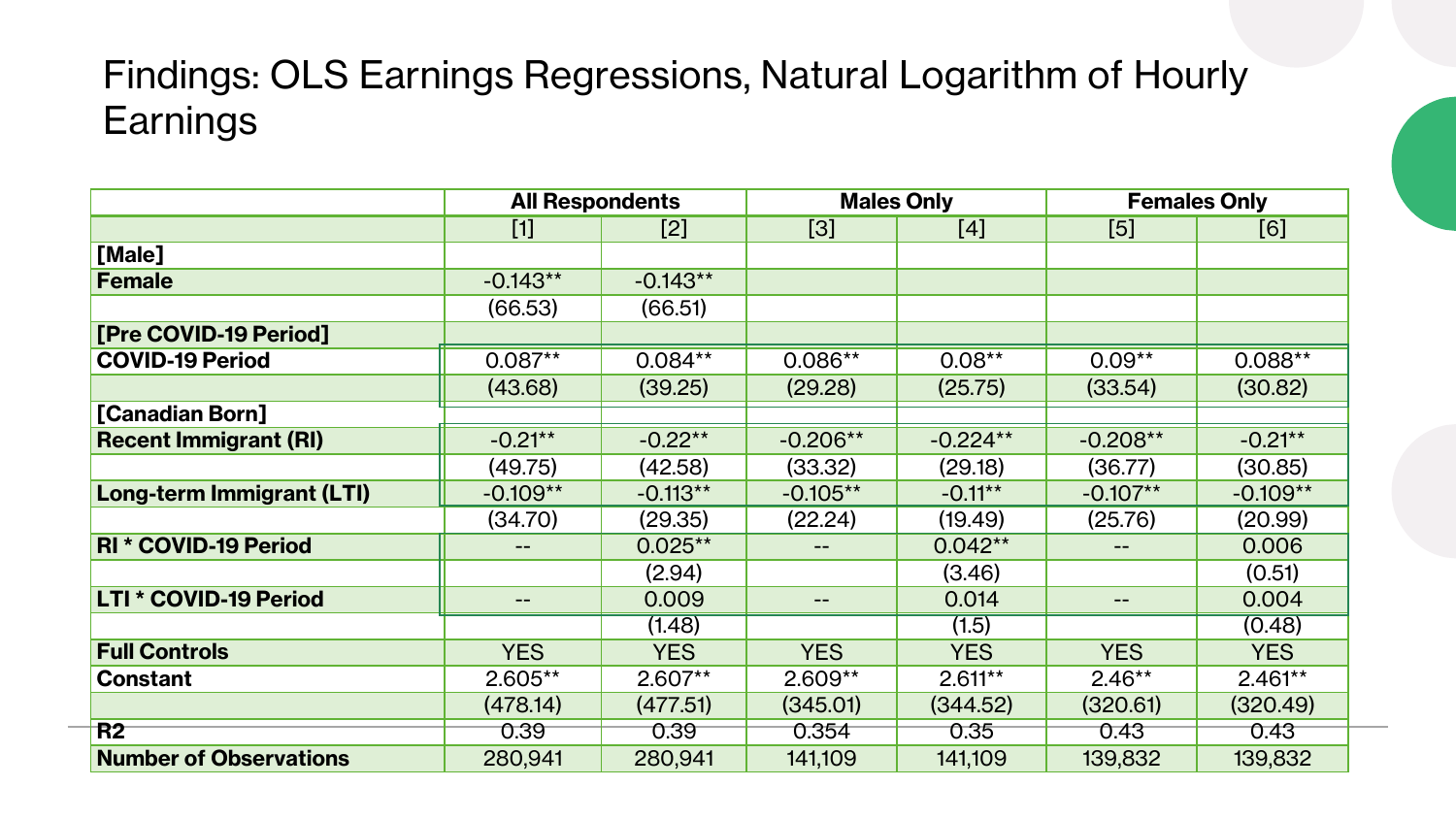# **Summary of Findings**

- Covid period is associated with higher likelihood of unemployment and dropping out of labour market
- Immigrant men were more likely to be unemployed during Covid period than NB men
- Covid period is associated with higher earnings for everyone (likely selection effect)
- Immigrant men benefitted more than NB men from higher earnings
- No extra benefit for immigrant women
- HOWEVER, the overall immigrant disadvantage is unchanged, large and significant.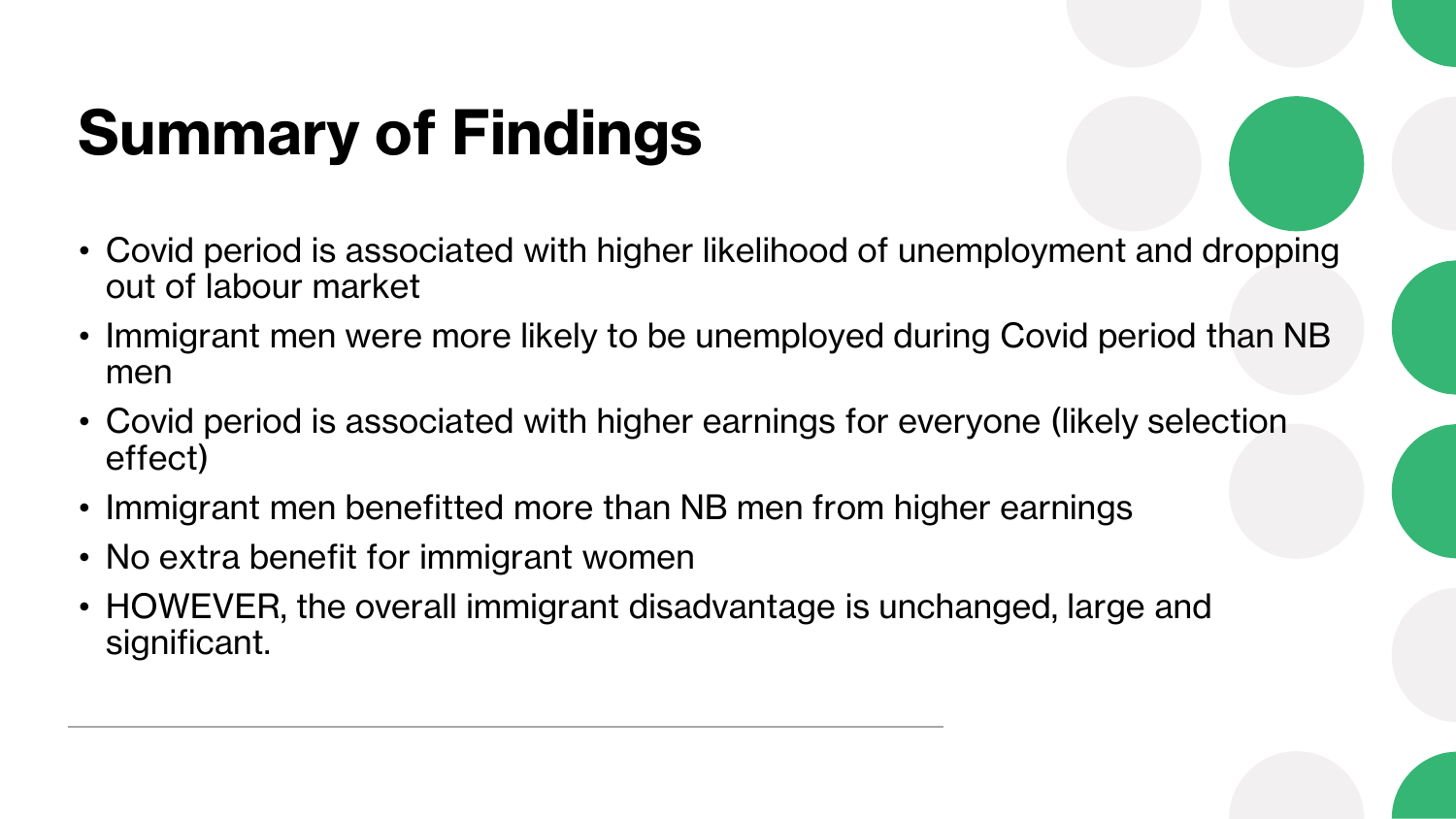## **Implications**

- Covid has highlighted the inequalities long experienced by newcomers
- These inequalities remain strong
- Immigrants are expected to be key to Canada's economic recovery, but the long-standing difficulties they face are not going away and must be addressed.